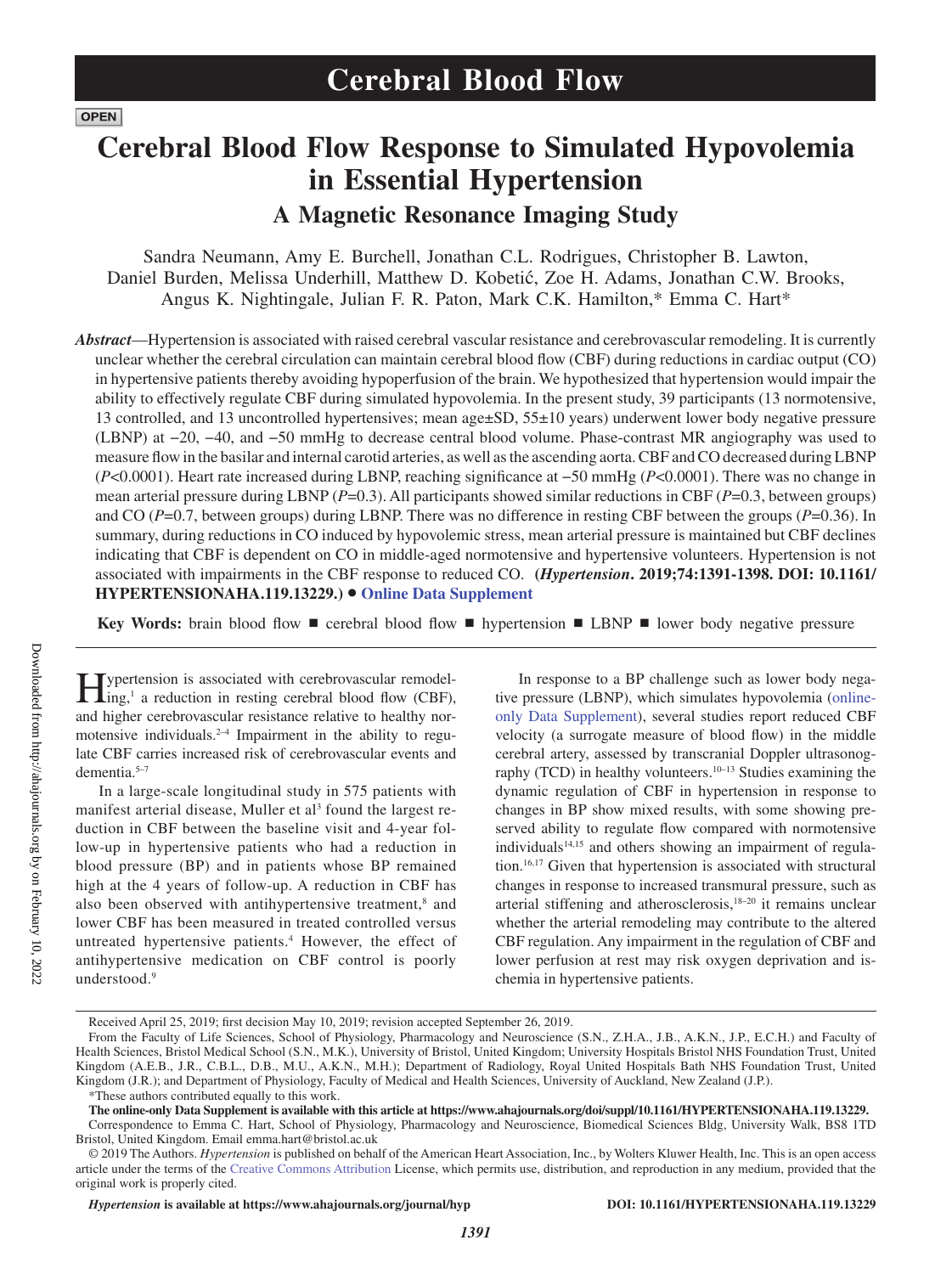In healthy volunteers, regulation of CBF is crucially dependent on alterations in cardiac output  $(CO)$ .<sup>21,22</sup> However, whether CO plays a role in maintaining CBF in patients with hypertension is unknown. Thus, the main aim of this study was to assess whether the CBF response to reductions in CO is impaired in people with hypertension compared with an age-matched normotensive cohort. We recruited 2 groups of hypertensive patients, those with either treated controlled (controlled hypertensives) or uncontrolled BP (uncontrolled hypertensives), to assess whether these groups respond differently to reductions in CO. We hypothesized that patients with hypertension would have a larger reduction in CBF in response to a decrease in CO induced by LBNP. We also hypothesized that because uHTNs are likely to have more adverse arterial remodeling versus cHTN,<sup>8,19,20,23</sup> this group would have a larger decline in CBF during a reduction in CO.

#### **Methods**

This study was approved by the UK National Research Ethics Committee (reference: 15/SW/0176) and the Institutional Research and Innovation Department at the University Hospitals Bristol NHS Foundation Trust. All methods conformed to the Declaration of Helsinki, as well as local and UK national guidelines. Data and analysis is available on request from https://data.bris.ac.uk/data/.

## **Participants and Screening**

A total of 39 eligible men and women were recruited for the study, of which 13 were normotensive, 13 were hypertensive with BP controlled by medication (cHTN), and 13 were uncontrolled hypertensives (uHTN; Table). Participants were age matched and grouped based on daytime ambulatory BP averaged over at least 14 measurements, in accordance with 2018 European Guidelines for diagnosis of hypertension. The normotensive and cHTN groups were defined as a daytime ambulatory BP of <135/85 mmHg. uHTN was defined as a daytime ambulatory BP of >135/85 mmHg, either without or despite being prescribed antihypertensive medication. The uHTN group was included to investigate the effect of raised resting BP.

All participants gave written informed consent. Participant screening procedures and eligibility is detailed in the online-only Data Supplement.

# **Lower Body Negative Pressure**

A magnetic resonance (MR) imaging compatible polycarbonate box was fitted to encompass the lower torso and legs (online-only Data Supplement). A broad polyurethane skirt was wrapped around the waist and secured over the box providing an airtight seal. The participants were positioned with their feet flat against the end of the box to prevent the participant being pulled further into the box by the suction. A commercially available vacuum cleaner with continuous variable power (Sebo Airbelt K1 1800 W) was attached to the box. The negative pressure achieved inside the box was monitored with an MR safe pressure gauge (SM Gauge) continuously indicating the pressure within the box (relative to atmospheric).

The LBNP protocol was graded at −20, −40, and −50 mmHg in descending order. Participants were maintained at each level of LBNP for 1 minute before imaging. Each phase-contrast scan took ≈5.5 minutes.

# **Physiological Monitoring**

An automated sphygmomanometer measured BP and heart rate (HR) every 1.5 to 2 minutes during each phase-contrast acquisition. An average of the measurements was taken for each level of LBNP. A nasal cannula was connected to a calibrated capnograph (Capstar100; CWE, Inc) to measure the percentage of expired end-tidal  $CO<sub>2</sub>$ . Breathing rate was not monitored in the study. However, a suspected change to mouth breathing was considered when little-to-no end-tidal  $CO_2$  was detected; this was seen as a near-flat line of the end-tidal  $CO_2^-$  trace.

# **MR Imaging**

All MR images were acquired during free breathing at 1.5T (Siemens Avanto Magnetom, Siemens Healthineers).

#### *Phase-Contrast MR Angiography*

ECG-gated phase-contrast MR angiography was used to measure (1) CBF in the basilar and internal carotid arteries, in the transverse plane perpendicular to the internal carotid arteries at the level of the basilar artery, followed by (2) flow in the ascending aorta in the transverse plane, at the level of the main pulmonary trunk (i.e., CO). All flow imaging was performed at isocenter. Examples of flow data in the intracranial arteries and the aorta are shown in Figure S1 in the onlineonly Data Supplement.

#### *Time-of-Flight Angiogram*

The time-of-flight angiogram was covering the superior vertebral arteries and the entirety of the Circle of Willis. Time-of-flight images were used primarily to position the phase-contrast images for the intracerebral flow measurements. However, a 3-slice localizer with slice thickness of 5 mm was used for the repositioning of the flow slices during LBNP to ensure a consistent positioning regardless of movement of the subject due to suction. An example angiogram is shown in Figure S1.

#### *T1-MPRAGE*

A 3-dimensional T1-weighted scan (T1-MPRAGE) was acquired in the transverse plane.

# **Statistical Analysis**

MR image analysis is outlined in the online-only Data Supplement.

We calculated that a sample size of 11 in each group provides a power of 80% to find a 17% difference (estimated based on<sup>24</sup> Abstract) in resting CBF between the uHTN and normotensive groups with a 2-sided  $\alpha$  of 0.05.

Inter- and intraobserver variability data are available in the online-only Data Supplement.

Mean arterial BP (MAP) was calculated as MAP=diastolic BP  $(DBP) + \frac{1}{3}$  (pulse pressure). Total peripheral resistance (TPR) was es-

$$
timated as TPR = \frac{MAP(mmHg)}{CO(L/min)}
$$

Cerebrovascular conductance was calculated as:

```
Cerebrovascular conductance = \frac{\text{total cerebral blood flow (mL / min)}}{\text{total cost of the total}}mean arterial pressure (mm Hg)
```
Analyses were completed in Prism v7 (GraphPad Software) unless otherwise stated.

Normality of distribution in the data was assessed by D'Agostino-Pearson. CO did not pass the test of normality and was transformed by a  $\log_{10}$  transformation.

Mean differences between the groups during LBNP were analyzed using mixed-model ANOVA and compared using Tukey multiple comparisons with respect to resting values. Mean differences between the groups at rest were analyzed by a 1-way ANOVA and Bonferroni correction for multiple comparison. Analysis by sex is presented in the online-only Data Supplement.

A 3-way ANOVA with factors artery, LBNP, and group was performed to assess potential interactions between the arteries and groups during LBNP (SPSS v23; IBM).

Vascular remodeling and structural incidents related to vascular disease are included in the online-only Data Supplement. The data are reported as mean and SD. α was set at 0.05.

## **Results**

All participants completed the experimental protocol. One participant who, due to presyncopal symptoms, was unable to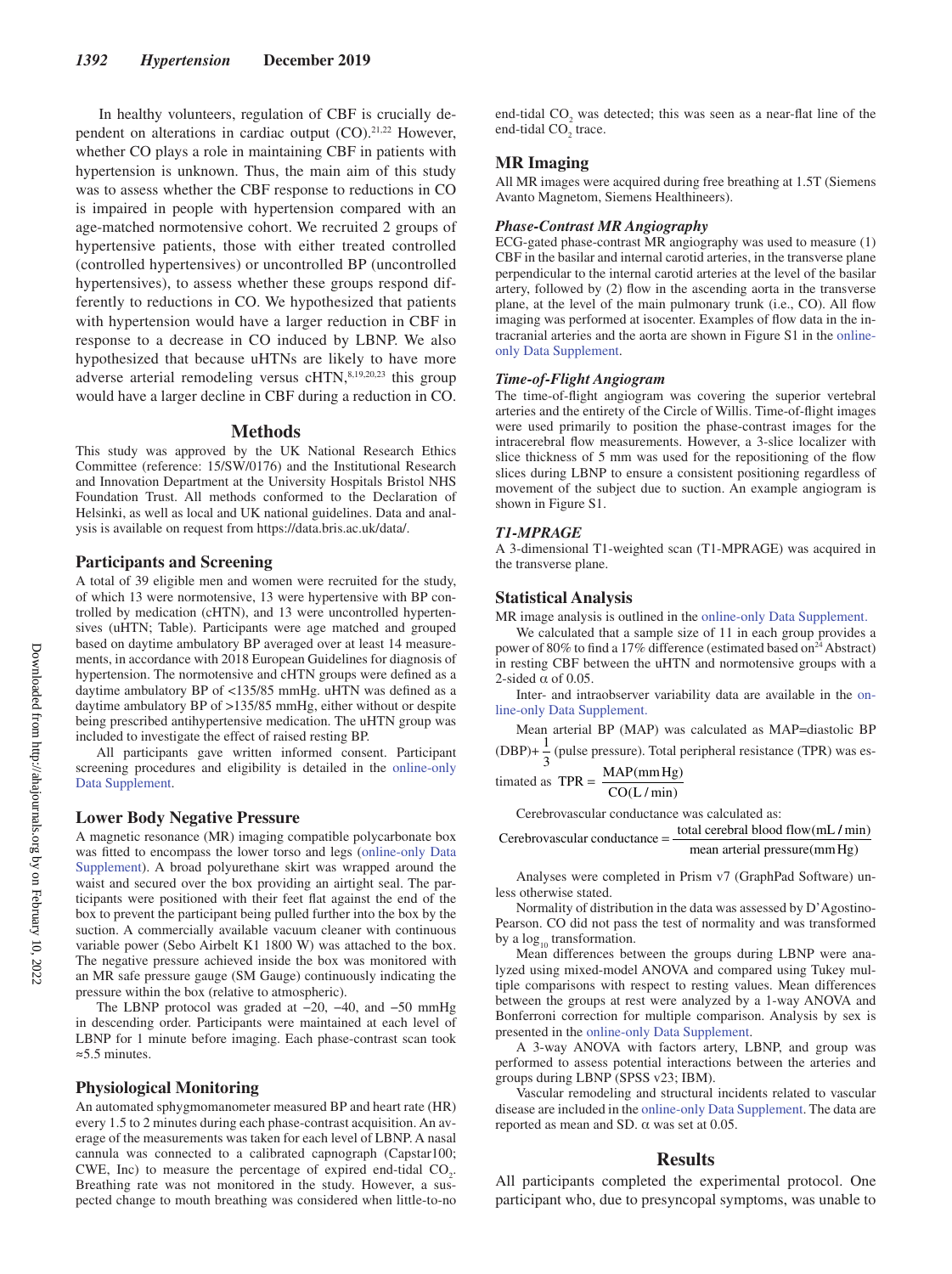| Variable                 | <b>NTN</b>      | <b>CHTN</b>      | <b>uHTN</b>        | PValue    |
|--------------------------|-----------------|------------------|--------------------|-----------|
| Age, years               | $52.9 + 8.9$    | $55.0 \pm 11.1$  | $57.6 + 9.7$       | 0.49      |
| BMI, kg/m <sup>2</sup>   | $26.4 \pm 2.0$  | $27.9 \pm 2.4$   | $27.4 \pm 3.5$     | 0.36      |
| Male:female ratio        | 7:6             | 5:8              | 7:6                | <b>NA</b> |
| Pre:postmenopausal women | 4:2             | 5:3              | 2:4                | <b>NA</b> |
| Clinic SBP, mmHg         | $132.9 + 15.3$  | $132.6 \pm 17.3$ | $152.2 \pm 15.1*$  | 0.0076    |
| Clinic DBP, mmHg         | $82.6 \pm 8.7$  | $82.5 \pm 7.0$   | $90.0 + 6.4$       | 0.053     |
| Daytime SBP, mmHq        | $121.8 \pm 7.3$ | $127.6 + 8.5$    | $142.5 + 5.6$ †    | < 0.0001  |
| Daytime DBP, mmHg        | 79.0±6.7        | $79.7 + 5.9$     | $88.4 \pm 7.9 \pm$ | 0.0019    |
| Daytime HR, bpm          | $76 + 72.8$     | $75.0 + 9.8$     | $67.6 \pm 8.3$     | 0.16      |
| nCBF, mL/100 g per min   | $47 + 10.7$     | $43 + 4.9$       | $44 + 8.8$         | 0.36      |
| CBF velocity, cm/s       | $27 + 7.8$      | $25 + 4.5$       | $24 + 5.1$         | 0.48      |
| CO, L/min                | $4.8 + 0.8$     | $5.1 \pm 0.9$    | $4.7 \pm 1.3$      | 0.64      |
| <b>Medications</b>       |                 |                  |                    | <b>NA</b> |
| <b>ACE</b> inhibitor     | $\mathbf{0}$    | $6\phantom{1}6$  | 5                  |           |
| ARB                      | $\mathbf 0$     | $\overline{2}$   | 1                  |           |
| $\alpha$ 1 blocker       | $\mathbf 0$     | $\bf{0}$         | 1                  |           |
| <b>B-Blocker</b>         | $\mathbf{0}$    | $\mathbf{0}$     | 1                  |           |
| Ca2+Ch blocker           | $\mathbf 0$     | 5                | 3                  |           |
| <b>Diuretics</b>         | $\mathbf{0}$    | $\overline{2}$   | $\overline{2}$     |           |
| No antihypertensive      | 13              | $\mathbf{0}$     | 5                  | <b>NA</b> |
| >1 antihypertensive      | $\mathbf 0$     | 1                | 1                  |           |
| >2 antihypertensives     | $\mathbf 0$     | 3                | 2                  |           |

#### **Table. Demographics**

The main difference was seen in the BP readings between the hypertensive and normotensive volunteers. No other measure was significantly different. All data represent mean $\pm$ SD.  $\alpha$ 1 blocker indicates  $\alpha$ 1-adrenergic receptor antagonist; ACE, angiotensinconverting enzyme; ARB, angiotensin receptor II blocker; BMI, body mass index; BP, blood pressure; Ca2+Ch blocker, Ca2+ channel inhibitor; CBF, cerebral blood flow; cHTN, controlled hypertensives; CO, cardiac output; DBP, diastolic blood pressure; HR, heart rate; NA, not available; nCBF, normalized cerebral blood flow; NTN, normotensive; SBP, systolic blood pressure; and uHTN, uncontrolled hypertensives.

\**P*<0.5.

†*P*<0.01. ‡*P*<0.001.

tolerate LBNP of −50 mmHg, had incomplete data for aortic flow and was excluded from all assessments of CO. In 9 participants, end-tidal  $CO_2$  was not reliably recorded because of technical difficulties.<sup>9</sup> These participants were removed from the  $CO_2$  analysis. Incidence of stenosis can be found in Table S1 presented in the online-only Data Supplement. Only mild stenosis was observed. Interestingly, 4 of the normotensives showed stenosis versus 3 in uHTN and 0 in cHTN.

# **Participants**

The participant demographics are summarized in the Table. There were no differences in the average age, body mass index, or sex ratio between groups. Clinic and ambulatory BPs were higher in the uHTN compared with normotensive and cHTN (1-way ANOVA; clinic systolic blood pressure [SBP], *P*=0.0076; ambulatory SBP, *P*<0.0001; ambulatory DBP, *P*=0.0019) but not clinic DBP (*P*=0.05). There was no difference in BP between normotensive and cHTN (clinic SBP, *P*>0.99; clinic DBP, *P*>0.99; ambulatory SBP, *P*=0.15; ambulatory DBP, *P*>0.99).

## **Physiological Responses**

Figure 1 shows BP, HR, TPR, and CO responses to LBNP. There was an increase in HR at a LBNP of −50 mmHg only (5.4% of the total variance, *P*<0.0001) with no difference between the groups (1.7% of the total variation, *P*=0.7). There was no change in MAP with LBNP (0.16% of the total variation, *P*=0.3), nor an interaction of the change in MAP between groups and LBNP (0.49% of the total variation, *P*=0.09). Overall, SBP was significantly lowered by LBNP (1.48% of the total variation, *P*=0.0013), at −50 mmHg LBNP only when compared with rest  $(P=0.013)$ . There was no interaction effect between LBNP and group on SBP (0.3% of the total variation, *P*=0.7). DBP increased with LBNP (0.7% of the total variation, *P*=0.0058), at −40 mmHg (*P*=0.01) and −50 mmHg ( $P=0.01$ ). DBP was significantly different between groups (16.75% of the total variation, *P*=0.03), and there was an interaction of DBP between LBNP and group (0.98% of the total variation, *P*=0.0054). DBP significantly increased in the normotensive group at −50 mmHg (*P*=0.0024) and in the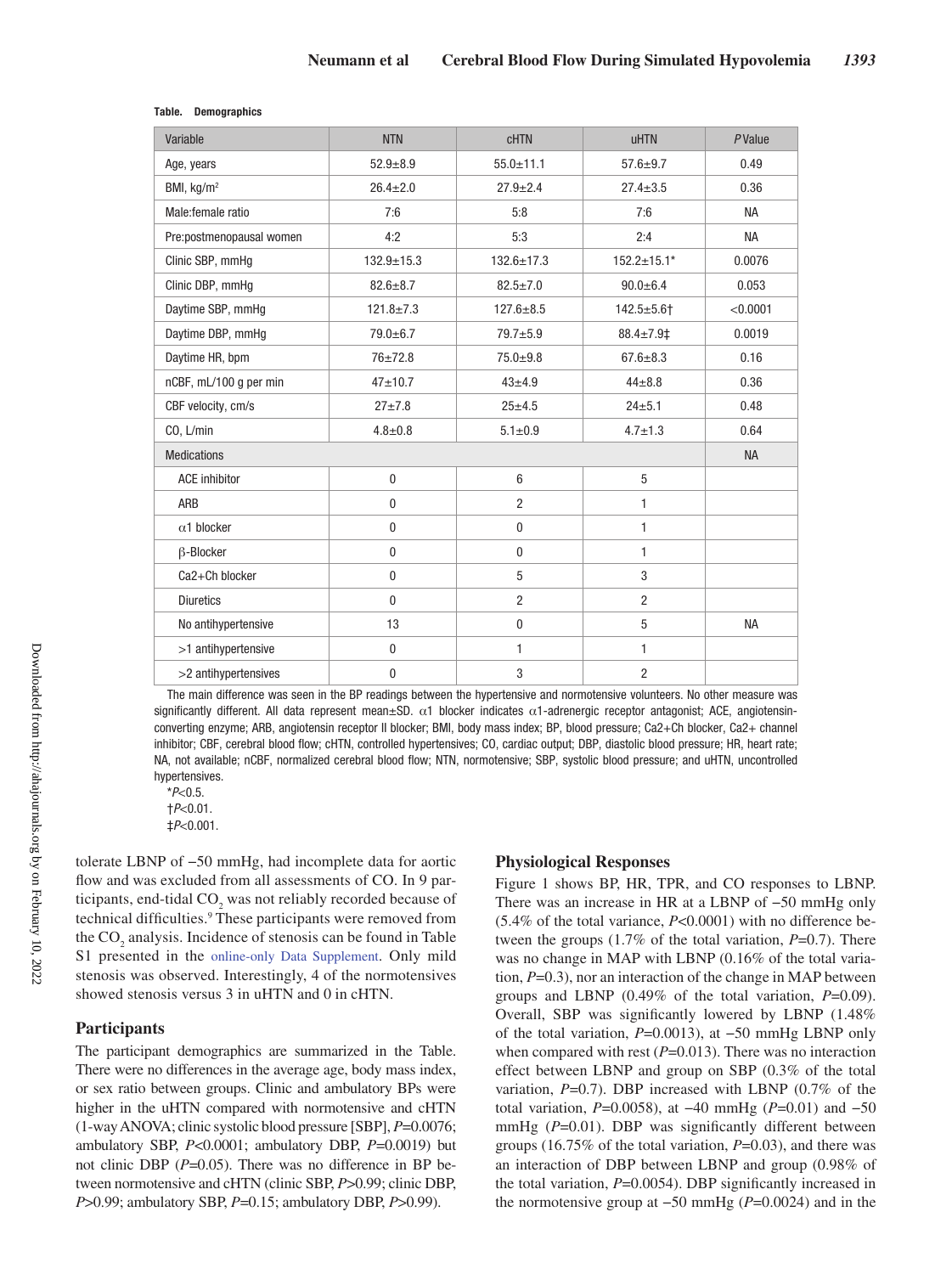

**Figure 1.** Physiological responses to lower body negative pressure (LBNP). **A**, Mean arterial blood pressure (MAP; mmHg) was unchanged during LBNP but higher in the uncontrolled hypertensives (uHTN). **B**, Heart rate (beats per minute) increased during LBNP at −50 mmHg with no difference between the groups. **C**, Systolic blood pressure (mmHg) showed a significant reduction at −50 mmHg, as well as a consistently higher pressure in the uHTN compared with normotensives (NTN). **D**, Diastolic blood pressure (mmHg) was significantly increased at −40 and −50 mmHg LBNP, as well as being higher in the uHTN group. **E**, cardiac output (L/min) decreased during LBNP with no difference between the groups. **F**, Total peripheral resistance (mmHg/L per min) increased with LBNP in all groups and was persistently higher in the uHTN, *P* above the line refers to ANOVA main effect of LBNP. \* & \$ *P*<0.05, \*\* & \$\$ *P*<0.01, \*\*\* & \$\$\$ *P*<0.001 are multiple comparison *P* where \* is NTN vs uHTN and \$ LBNP vs rest. ns indicates nonsignificant.

cHTN group  $(P=0.034)$  but not the uHTN  $(P=0.9)$ . Betweengroup Dunnett post hoc comparisons showed a significant difference for DBP between the normotensive and uHTN only  $(P=0.01)$ .

LBNP increased TPR (11.25% of the total variation, *P*<0.0001). There was no interaction between the change in TPR during LBNP and group (0.14% of the total variation,  $P=0.90$ ). There was a reduction in end-tidal  $CO_2$  with LBNP (5.4% of the variation, *P*<0.0001; n=30). Compared with rest, the reduction was 0.08% at −20 mmHg (*P*=0.3), 0.2% at −40 mmHg (*P*=0.0009) and 0.3% at -50 mmHg (*P*<0.0001). Regarding end-tidal  $CO<sub>2</sub>$ , there was no difference between groups (1.0% of the variation, *P*=0.8) or interaction between LBNP and group (0.16% of the variation, *P*=0.9). However, a change from nasal to oral breathing was observed at −50 mmHg LBNP. Unfortunately, we did not measure breathing rate, and as such, no data are available on the minute ventilation.

# **Cardiac Output**

There was a reduction in CO during LBNP (17.99% of the variation, *P*<0.0001), with no difference between the groups  $(1.28\%$  of the total variation,  $P=0.74$ ) or interaction between LBNP and group (0.28% of the total variation, *P*=0.53). CO was reduced compared with rest at −20 (*P*<0.0001), −40 (*P*<0.0001), and −50 mmHg (*P*<0.0001) in all participants (Figure 1).

#### **Cerebral Blood Flow**

Figure 2 shows total CBF (tCBF), normalized CBF, and cerebrovascular conductance during LBNP. Resting normalized CBF was similar between the groups (Table). Normalized CBF (8.2% of the variation, *P*<0.0001) and blood flow velocity (2% of the total variation, *P*<0.0001) were reduced by LBNP. Post hoc tests revealed a significant reduction in normalized CBF at −40 (*P*<0.0001) and −50 mmHg (*P*<0.0001) but not at −20 mmHg (*P*=0.13). There was no interaction between LBNP and group (0.4% of the variation,  $P=0.78$ ).

LBNP reduced CBF in all 3 intracranial arteries measured (basilar and internal carotid arteries, *P*<0.0001) with no interaction between LBNP and artery (*P*=0.64) or between LBNP, artery, and group (*P*=0.92; Figure S3).

There was a reduction in cerebrovascular conductance during LBNP (4.9% of the total variation, *P*<0.0001), with no difference between the groups (11.35% of the total variation, *P*=0.07) or interaction between LBNP and group (0.5% of the total variation, *P*=0.47). Cerebrovascular conductance was reduced at −40 (*P*=0.0004) and −50 mmHg (*P*<0.0001) but not at −20 mmHg (*P*=0.053). No correlation was observed between the change in end-tidal  $CO<sub>2</sub>$  and the change in tCBF (r=0.07, *P*=0.7116).

On average, tCBF reduced by −3.9% at −20 mmHg, −8.2% at −40 mmHg, and by −14.6% at −50 mmHg LBNP from resting values. There was an increase (3.2% of the total variation,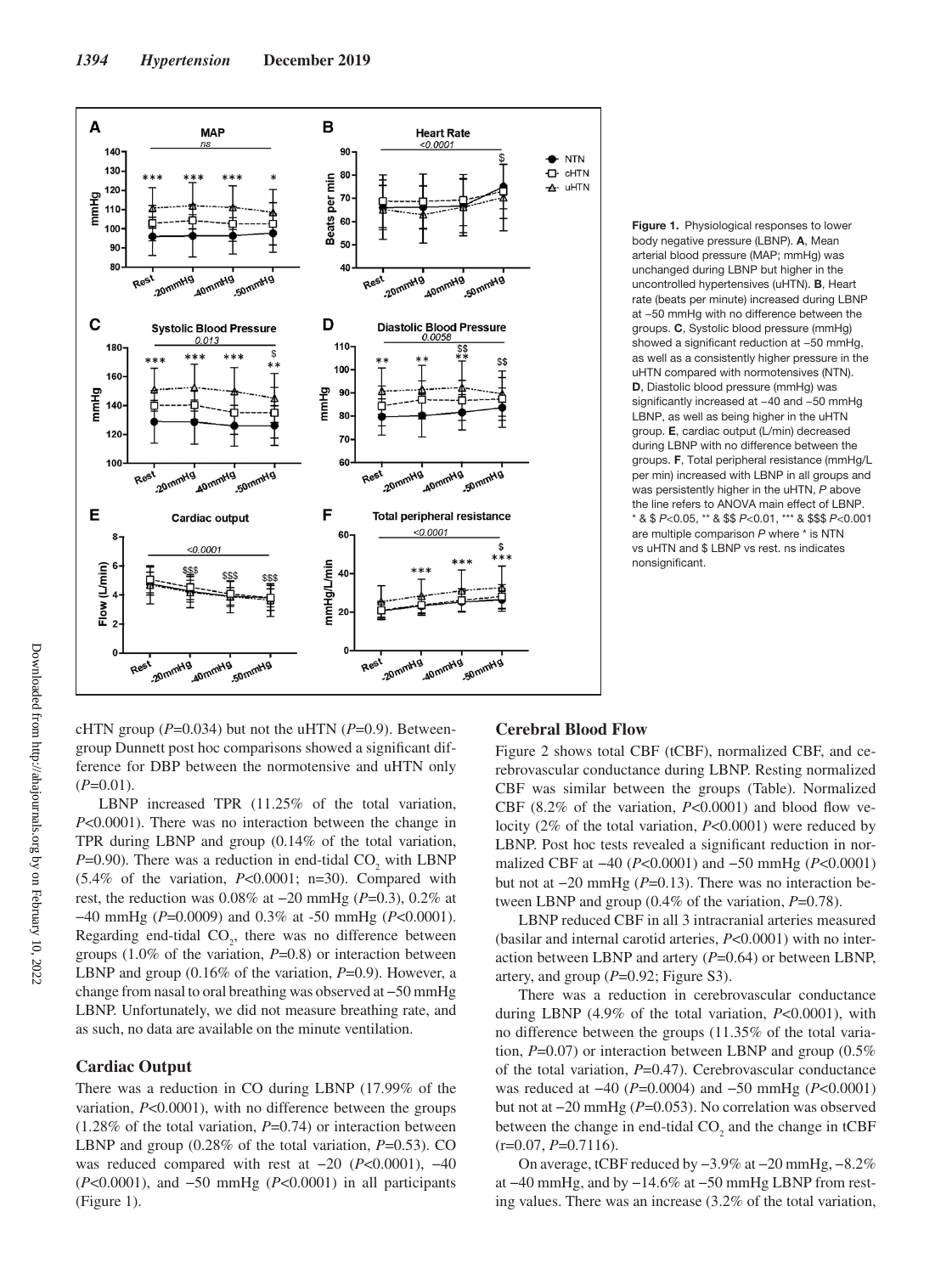

**Figure 2.** Cerebral blood flow (CBF) during lower body negative pressure (LBNP) to −50 mmHg. **A**, total cerebral blood flow (tCBF) (L/ min) decreased with LBNP. **B**, Normalized CBF (nCBF) decreased with LBNP. **C**, Percentage of the cardiac output (CO) to the brain (%) increased with LBNP. **D**, Cerebrovascular conductance (mL/min per mmHg) decreased with LBNP and showed a lower conductance in the uncontrolled hypertensives (uHTN) at −40 and −50 mmHg compared with the normotensives (NTN). *P* above the line refers to ANOVA main effect of LBNP. \* & \$ *P*<0.05, \*\* & \$\$ *P*<0.01, \*\*\* & \$\$\$ *P*<0.001 are multiple comparison *P* where \* is NTN vs uHTN and \$ LBNP vs rest.

*P*=0.0027; n=38) in the percentage of the CO that was distributed to the brain (i.e., percentage of CO measured as tCBF at any given level of LBNP). This difference amounted to 0.75% at −20 mmHg (*P*=0.12), 1.35% at −40 mmHg (*P*=0.0015), and 1.15% at −50 mmHg (*P*=0.0081). There was no difference between the groups (7.1% of the total variation, *P*=0.17) and no interaction between the change in the percentage of the CO going to the brain during LBNP and group (0.5% of the total variation, *P*=0.86).

# **Discussion**

The novel finding in this study was that despite an absence of a change in MAP, tCBF decreased with LBNP-mediated reductions in CO by a comparable value in normotensive, uHTN, and cHTN. Thus, both normotensive and hypertensive volunteers appear equally unable to maintain tCBF during simulated hypovolemia.

In the present study, the baroreflex-mediated increase in HR during LBNP was not sufficient to compensate for the reduction in CO. MAP was unchanged in all groups during LBNP, explained by an increase in TPR. Thus, cerebral perfusion pressure appears to be maintained during simulated hypovolemia despite the reduction in CO. These data are consistent with previous studies in normotensive subjects where middle cerebral artery CBF velocity was reduced during LBNP with unchanged MAP.25,26

# **Methodological Considerations**

Previous studies have largely relied on TCD to estimate changes in blood flow in cerebral vessels. TCD measures the mean velocity as a surrogate of flow and assumes a static caliber of the vessel. It is dependent on the insonation angle, which must be perpendicular to the center of the vessel, and on the cross-sectional area of the vessel, which is assumed to be constant. Although it has been argued that the change in the cross-sectional area of the artery during BP challenges and the pulsation during the cardiac cycle are negligible, $14,27$  this assumption may not hold true when comparing arteries in hypertensive individuals to those of normotensives. By comparison, MR phase-contrast angiography offers a repeatable and more reliable means for measuring blood flow.28,29 Leung et al28 proposed that phase-contrast angiography is more appropriate for studies wishing to quantify other derived measures such as cerebrovascular resistance, as we have done herein.

Additionally, MR phase-contrast imaging allows simultaneous measurement of blood flow in the intracranial parts of the internal carotid and basilar arteries, which are not easily accessible with TCD, and provides a measure of global CBF. However, TCD provides information about dynamic changes in blood flow velocity that cannot be provided by magnetic resonance imaging. While both TCD and phase-contrast angiography depend on the angle with respect to the vessel at which the measurement is taken, phase-contrast angiography offers a more reliable and verifiable positioning of the measurement compared with TCD, for example, by the acquisition of linked time-of-flight angiograms, as was done in this study.

The present study was not designed to look at the effect of antihypertensive medication on CBF regulation. A rapid adaptation of CBF in response to antihypertensive therapy has been reported.<sup>23</sup> This represents a significant limitation to the present study. It is important to note that both the cHTN and uHTN groups presented with a variety of antihypertensive medications, dosages, and combinations of ≥2 treatments used in conjunction. Nonetheless, the present study assessed these groups to explore the effect of controlled and uncontrolled BP, rather than the effect of treatment on CBF. Therefore, these groups largely reflect the spectrum of patients typically found in clinics.

## **Cardiovascular Responses to LBNP**

The decrease in CO was similar to that observed after 25 minutes of prolonged standing in the same position, where CO was reduced by 1.4 L/min.<sup>30</sup> This is similar to the 1.1 L/min reduction in CO observed at −50 mmHg LBNP; indicating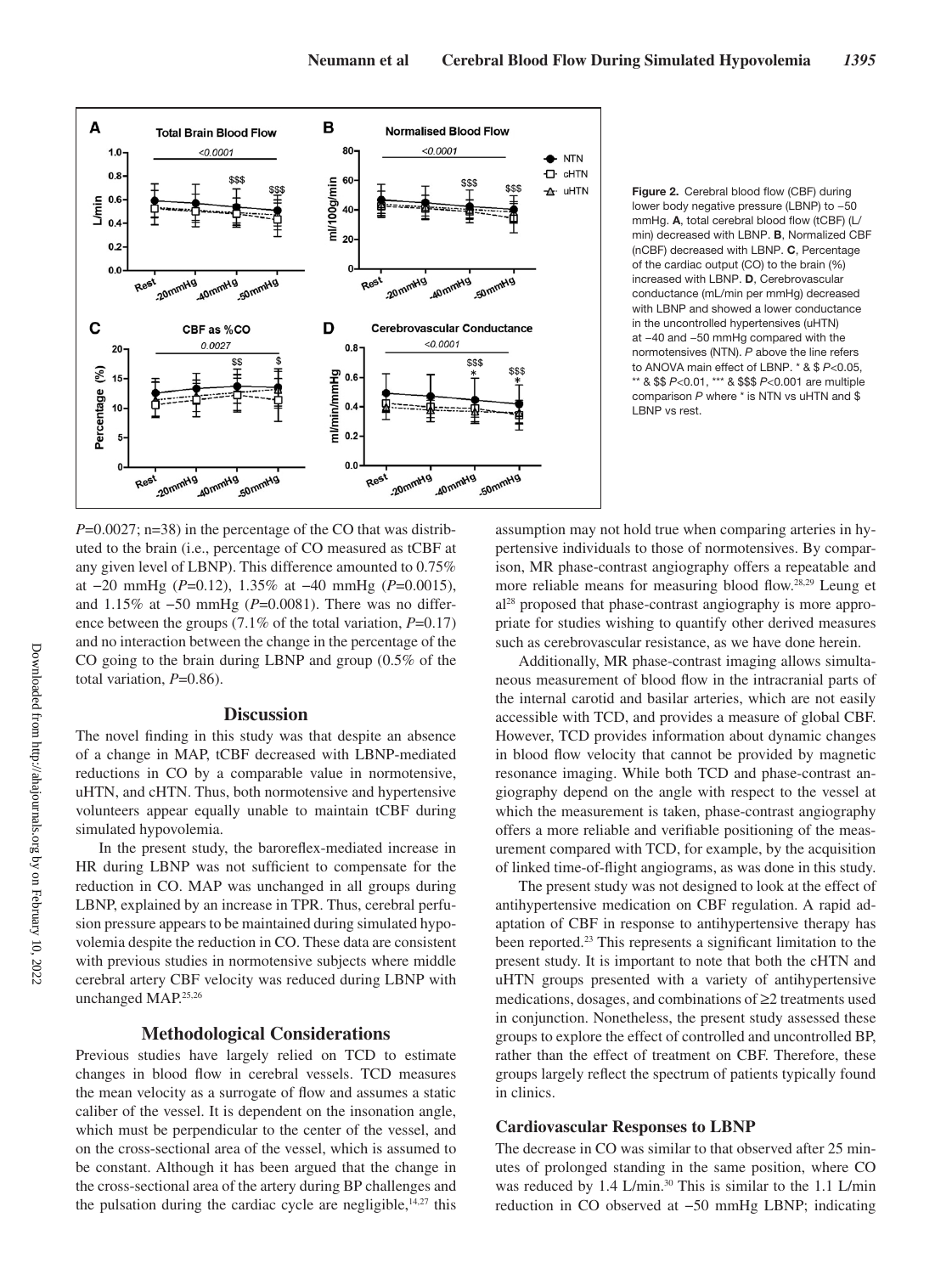that the change in CO in our study represents a physiologically relevant stressor to the cardiovascular system. During LBNP, cerebrovascular conductance decreased, suggesting that vasoconstriction occurred in the intracranial cerebral circulation. This is in contrast to the increase in cerebrovascular conductance reported previously in healthy volunteers.<sup>31</sup> Consistent with the present results, several other studies have shown a decrease in cerebrovascular conductance during LBNP in healthy volunteers.11,12,21,25,32 One limitation of cerebrovascular conductance estimation is that conductance is inferred from peripheral arterial pressure measurements. Measuring intraarterial pressure in the cerebral circulation is technically challenging and currently not possible to achieve noninvasively. No studies have measured the linearity or relationship between brachial pressure and intracerebral BP in vivo. However, in the supine position, hydrostatic column effects are minimal, and, therefore, the head perfusion pressure is likely to be similar to brachial pressure.<sup>33</sup>

We demonstrated a reduction end-tidal  $CO<sub>2</sub>$  during LBNP that may have contributed to the reduced cerebral vascular conductance. Although a reduction in end-tidal  $CO_2$  during LBNP has been reported before, $10,11$  it is important to note that we measured end-tidal  $CO_2$  through a nasal cannula and did not monitor respiratory rate. If the participants were breathing through the mouth rather than nose during increased LBNP, this would explain the decrease in the measured end-tidal  $CO<sub>2</sub>$ . Alternatively, the reduction in end-tidal  $CO_2$  may be explained by the fall in CO. Regardless, even with  $CO<sub>2</sub>$  clamped at resting levels, a reduction in CBF velocity has been measured with LBNP.<sup>34</sup>

#### **Brain Blood Flow During LBNP**

Previous reports have pointed to a lower resting CBF in patients with hypertension.<sup>2,4</sup> We did not replicate this finding; however, a difference in sample size or methodological differences could explain this discrepancy. Warnert et al<sup>4</sup> used phase-contrast angiography with a greater spatial resolution (voxel size,  $0.9 \times 0.9 \times 2$  mm<sup>3</sup>) in >100 participants but acquired only 9 reconstructed phases over the cardiac cycle. Therefore, while Warnert et al<sup>4</sup> had good spatial resolution and thus reliable measurements of vessel diameter, 9 frames per cardiac cycle equates to an effective temporal resolution of ≈111 ms (assuming a HR of 60 beats per minute), which will inescapably lead to undersampling.<sup>35</sup> By contrast, the present study acquired phase-contrast flow with 100 reconstructed phases over the cardiac cycle, equating to an effective temporal resolution of ≈10 ms. The 10-fold higher temporal resolution of the current study allows for a more detailed and reliable characterization of flow throughout the cardiac cycle. Lastly, the current study sample comprised middle-aged subjects who may show less pronounced differences in resting CBF, when compared with an older demographic with more advanced vascular disease.<sup>3</sup>

Three main theories on how the body maintains optimal brain blood flow are relevant and should be considered. First, proportional blood distribution states that blood flow to each organ is a fixed percentage of the CO, and each organ's share is based on their metabolic demand. $22,36$  The present study does not support this theory given that the percentage of the CO going to the brain increased (albeit by 1%) with LBNP. Second, based on the principles of Poiseuille law, the perfusion of any organ depends on the arterial pressure and vascular resistance. In the present study, the lower flow and conductance observed in response to a reduced CO may have been compensated for by vasoconstriction of the cerebral circulation (e.g., triggered by hypocapnia) thereby maintaining perfusion pressure. Third, as the regulation of CBF is critical for maintaining constant nutrient and oxygen supply to the brain, a brain-specific theory for the regulation of blood flow, referred to as the selfish brain hypothesis, has been proposed. According to this theory, the body prioritizes CBF and adjusts peripheral BP to adjust flow to the brain to maintain constant perfusion.37 The theory further proposes that hypertension is caused by a reduction in brain stem perfusion driving up BP to normalize the perfusion. Eventually, the BP becomes insufficient to compensate for the lowered perfusion, leading to a permanently lowered CBF.4

The current study suggests that irrespective of high BP, the brain is able to tolerate a reduction in tCBF when CO falls at rest. The fact that CBF fell by −14.6% at −50 mmHg LBNP supports this idea. However, this claim may be challenged by the increase seen in the percentage of the CO going to the brain, suggestive of a degree of priority given to brain perfusion. Indeed, we saw an increase of ≈1% at −50 mmHg LBNP. This supports the selfish brain hypothesis in that CBF is given priority through an increase in the proportional distribution ably assisted by increasing peripheral vascular resistance to maintain arterial pressure. However, at −40 mmHg where CBF was reduced by an average of −8.2%, an equivalent increase in the percentage of the CO going to the brain was observed (i.e., a mere 1%), suggesting a reserve would still be available at this level given the steady decline in CO, unchanged MAP, and HR. Furthermore, we did not measure blood flow to any other organ and, therefore, do not have information on whether the redistribution of blood flow may be unique to the brain.

# **Perspectives**

Reductions in CBF caused by conditions that lower CO in populations with already low resting CBF and extensive microvascular disease may put the cerebral circulation at risk of hypoperfusion and ischemic events.

Given that MAP was unchanged during LBNP, this may suggest that, so long as perfusion pressure can be maintained, a reduction in CBF as a consequence of reduced preload is tolerated. As the brain has a limited capacity for metabolic substrate storage,<sup>38</sup> the lower CBF must still be able to meet the metabolic demands. It is, therefore, of interest to know whether a cognitive task would increase CBF under conditions of LBNP or whether the performance on such a task would suffer. Under resting conditions, it may be assumed that sufficient CBF was available to meet demand. This can be achieved either through a change in the extraction fraction of metabolic substrate from the blood during perfusion, for example, by the slowing of blood flow as seen in the present study, or by an abundance of blood flow at rest. Importantly, these mechanisms are likely to be dependent on the perfusion pressure to maintain the substrate exchange across the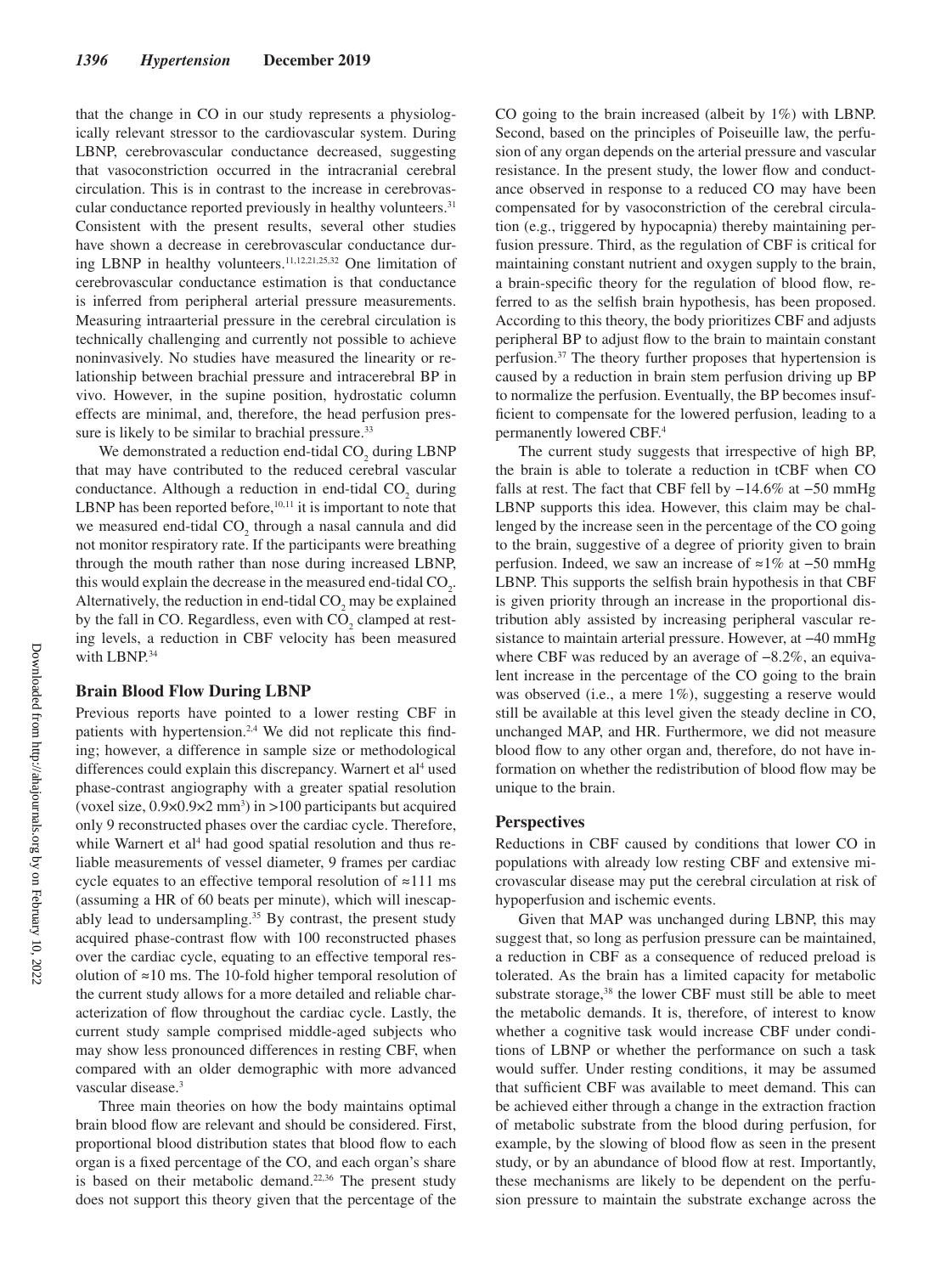blood-brain barrier. Future studies should focus on measuring the perfusion of the brain with respect to oxygen extraction during a hypovolemic challenge to better understand whether lowering of CBF has functional consequences.

#### **Conclusions**

In summary, the study shows that in middle-aged men and women, tCBF decreases when CO decreases. Since MAP was maintained during LBNP, this suggests that cerebral perfusion pressure was unchanged despite a reduction in tCBF. There was no difference in the decline in CBF between normotensive and hypertension groups, indicating that hypertension does not impact the regulation of CBF during simulated hypovolemia.

# **Acknowledgments**

We would like to acknowledge the support received from the Bristol Heart Institute radiographers to conduct this study. Further, we wish to acknowledge the research nurses who have helped with the recruitment and eligibility screening of the participants. Finally, we wish to thank the participants who volunteered their time to take part in this study.

## **Sources of Funding**

This study was supported by the Wellcome Trust and the Bristol National Institute for Health Research (NIHR) Biomedical Research Centre. The views expressed are those of the authors and not necessarily those of the National Health Service, NIHR, or the Department of Health and Social Care.

None.

# **Disclosures**

#### **References**

- 1. Iadecola C, Davisson RL. Hypertension and cerebrovascular dysfunction. *Cell Metab*. 2008;7:476–484. doi: 10.1016/j.cmet.2008.03.010
- 2. Fujishima M, Ibayashi S, Fujii K, Mori S. Cerebral blood flow and brain function in hypertension. *Hypertens Res*. 1995;18:111–117.
- 3. Muller M, van der Graaf Y, Visseren FL, Mali WP, Geerlings MI; SMART Study Group. Hypertension and longitudinal changes in cerebral blood flow: the SMART-MR study. *Ann Neurol*. 2012;71:825–833. doi: 10.1002/ana.23554
- 4. Warnert EAH, Rodrigues JCL, Burchell AE, Neumann S, Ratcliffe LEK, Manghat NE, Harris AD, Adams Z, Nightingale AK, Wise RG, Paton JF, Hart EC. Is high blood pressure self-protection for the brain? *Circ Res*. 2016;119. doi:10.1161/CIRCRESAHA.116.309493
- 5. Dagal A, Lam AM. Cerebral autoregulation and anesthesia. *Curr Opin Anaesthesiol*. 2009;22:547–552. doi: 10.1097/ACO.0b013e32833020be
- 6. Otite F, Mink S, Tan CO, Puri A, Zamani AA, Mehregan A, Chou S, Orzell S, Purkayastha S, Du R, Sorond FA. Impaired cerebral autoregulation is associated with vasospasm and delayed cerebral ischemia in subarachnoid hemorrhage. *Stroke*. 2014;45:677–682. doi: 10.1161/STROKEAHA.113.002630
- 7. Guo ZN, Xing Y, Wang S, Ma H, Liu J, Yang Y. Characteristics of dynamic cerebral autoregulation in cerebral small vessel disease: diffuse and sustained. *Sci Rep*. 2015;5:15269. doi: 10.1038/srep15269
- 8. Cutler NR, Sramek JJ, Luna A, Mena I, Brass EP, Kurtz NM, Brennan JJ. Effect of the ACE inhibitor ceronapril on cerebral blood flow in hypertensive patients. *Ann Pharmacother*. 1996;30:578–582. doi: 10.1177/106002809603000601
- 9. Herpin D. The effects of antihypertensive drugs on the cerebral blood flow and its regulation. *Prog Neurobiol*. 1990;35:75–83. doi: 10.1016/0301-0082(90)90041-e
- 10. Zhang R, Levine BD. Autonomic ganglionic blockade does not prevent reduction in cerebral blood flow velocity during orthostasis in humans. *Stroke*. 2007;38:1238–1244. doi: 10.1161/01.STR.0000260095.94175.d0
- 11 Tymko MM, Rickards CA, Skow RJ, Ingram-Cotton NC, Howatt MK, Day TA. The effects of superimposed tilt and lower body negative

pressure on anterior and posterior cerebral circulations. *Physiol Rep*. 2016;4:e12957. doi: 10.14814/phy2.12957

- 12. Serrador JM, Picot PA, Rutt BK, Shoemaker JK, Bondar RL. MRI measures of middle cerebral artery diameter in conscious humans during simulated orthostasis. *Stroke*. 2000;31:1672–1678. doi: 10.1161/01.str.31.7.1672
- 13. Han WQ, Hu WD, Dong MQ, Fu ZJ, Wen ZH, Cheng HW, Ma J, Ma RS. Cerebral hemodynamics and brain functional activity during lower body negative pressure. *Aviat Space Environ Med*. 2009;80:698–702.
- 14. Traon AP, Costes-Salon MC, Galinier M, Fourcade J, Larrue V. Dynamics of cerebral blood flow autoregulation in hypertensive patients. *J Neurol Sci*. 2002;195:139–144. doi: 10.1016/s0022-510x(02)00010-2
- 15. Serrador JM, Sorond FA, Vyas M, Gagnon M, Iloputaife ID, Lipsitz LA. Cerebral pressure-flow relations in hypertensive elderly humans: transfer gain in different frequency domains. *J Appl Physiol (1985)*. 2005;98:151– 159. doi: 10.1152/japplphysiol.00471.2004
- 16. Immink RV, van den Born BJ, van Montfrans GA, Koopmans RP, Karemaker JM, van Lieshout JJ. Impaired cerebral autoregulation in patients with malignant hypertension. *Circulation*. 2004;110:2241–2245. doi: 10.1161/01.CIR.0000144472.08647.40
- 17. Manolio TA, Olson J, Longstreth WT. Hypertension and cognitive function: pathophysiologic effects of hypertension on the brain. *Curr Hypertens Rep*. 2003;5:255–261.
- 18. Watase H, Sun J, Hippe DS, Balu N, Li F, Zhao X, Mani V, Fayad ZA, Fuster V, Hatsukami TS, Yuan C. Carotid artery remodeling is segment specific: an *In Vivo* Study by vessel wall magnetic resonance imaging. *Arterioscler Thromb Vasc Biol*. 2018;38:927–934. doi: 10.1161/ATVBAHA.117.310296
- 19. Hu X, De Silva TM, Chen J, Faraci FM. Cerebral vascular disease and neurovascular injury in ischemic stroke. *Circ Res*. 2017;120:449–471. doi: 10.1161/CIRCRESAHA.116.308427
- 20. Iadecola C, Gottesman RF. Neurovascular and cognitive dysfunction in hypertension. *Circ Res*. 2019;124:1025–1044. doi: 10.1161/CIRCRESAHA. 118.313260
- 21. Levine BD, Giller CA, Lane LD, Buckey JC, Blomqvist CG. Cerebral versus systemic hemodynamics during graded orthostatic stress in humans. *Circulation*. 1994;90:298–306. doi: 10.1161/01.cir.90.1.298
- 22. Meng L, Hou W, Chui J, Han R, Gelb AW. Cardiac output and cerebral blood flow: the integrated regulation of brain perfusion in adult humans. *Anesthesiology*. 2015;123:1198–1208. doi: 10.1097/ALN. 0000000000000872
- 23. Zhang R, Witkowski S, Fu Q, Claassen JA, Levine BD. Cerebral hemodynamics after short- and long-term reduction in blood pressure in mild and moderate hypertension. *Hypertension*. 2007;49:1149–1155. doi: 10.1161/HYPERTENSIONAHA.106.084939
- 24 Neumann SB, Warnert EA, Ratcliffe LE, Burchell AE, Nightingale AK, Wise RG, Paton JFR, Hart EC. Cerebral blood flow to the brain stem is reduced in humans with hypertension. *Eur Heart J*. 2015;36:728–729.
- 25. Bondar RL, Kassam MS, Stein F, Dunphy PT, Fortney S, Riedesel ML. Simultaneous cerebrovascular and cardiovascular responses during presyncope. *Stroke*. 1995;26:1794–1800. doi: 10.1161/01.str.26.10.1794
- 26. Zhang R, Zuckerman JH, Levine BD. Deterioration of cerebral autoregulation during orthostatic stress: insights from the frequency domain. *J Appl Physiol (1985)*. 1998;85:1113–1122. doi: 10.1152/jappl.1998.85.3.1113
- 27. Aaslid R, Newell DW, Stooss R, Sorteberg W, Lindegaard KF. Assessment of cerebral autoregulation dynamics from simultaneous arterial and venous transcranial doppler recordings in humans. *Stroke*. 1991;22:1148– 1154. doi: 10.1161/01.str.22.9.1148
- 28. Leung J, Behpour A, Sokol N, Mohanta A, Kassner A. Assessment of intracranial blood flow velocities using a computer controlled vasoactive stimulus: a comparison between phase contrast magnetic resonance angiography and transcranial Doppler ultrasonography. *J Magn Reson Imaging*. 2013;38:733–738. doi: 10.1002/jmri.23911
- 29. Seitz J, Strotzer M, Schlaier J, Nitz WR, Völk M, Feuerbach S. Comparison between magnetic resonance phase contrast imaging and transcranial doppler ultrasound with regard to blood flow velocity in intracranial arteries: work in progress. *J Neuroimaging*. 2001;11:121–128.
- 30. Fu Q, VanGundy TB, Shibata S, Auchus RJ, Williams GH, Levine BD. Menstrual cycle affects renal-adrenal and hemodynamic responses during prolonged standing in the postural orthostatic tachycardia syndrome. *Hypertension*. 2010;56:82–90. doi: 10.1161/HYPERTENSIONAHA. 110.151787
- 31. Lucas SJ, Tzeng YC, Galvin SD, Thomas KN, Ogoh S, Ainslie PN. Influence of changes in blood pressure on cerebral perfusion and oxygenation. *Hypertension*. 2010;55:698–705. doi: 10.1161/HYPERTENSIONAHA. 109.146290